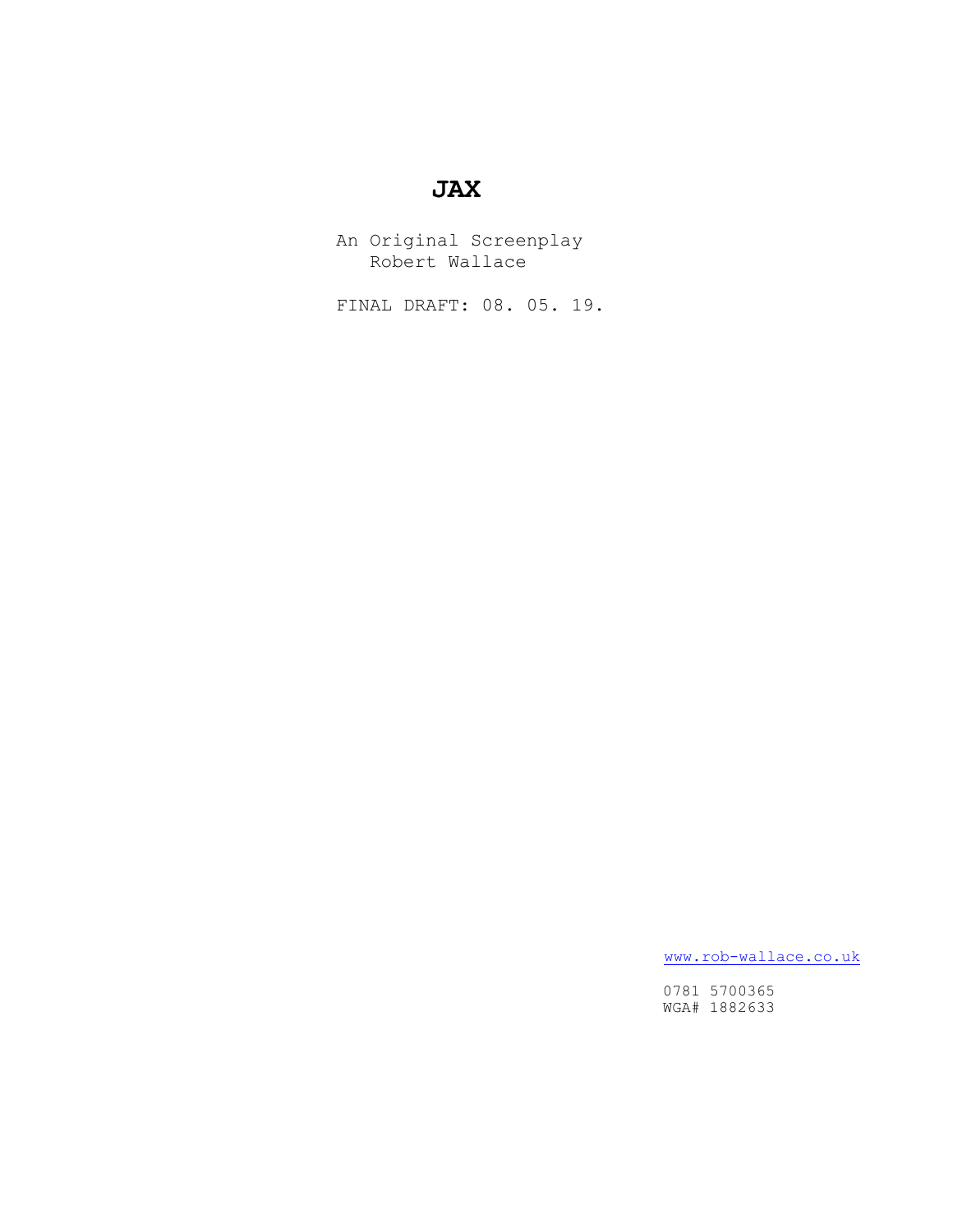#### **1. EXT. LAFAYETTE / LOUISIANA / USA. NIGHT. 1.**

#### **BLACK. Head-up**: Christmas.

In a quaint, old American style bathroom, a woman (MOTHER) grabs hold of a huge towel and scoops a young teenage girl out of a bathtub, simultaneously wrapping it around her. She cuddles her tightly.

The bathroom is steamy, blood splattered over the white tiles behind them.

On the floor the twisted corpse a man, his skull cracked open, bleeding.

#### MOTHER Come here Jax, baby.

Jax's bare feet are skidding and sliding around on the wet floor tiles.

We focus on her dainty feet; toes curling, shiny with water.

She is crying, shaking with fear. Her mother's arms are still gripping her.

# MOTHER (Cont'd) You're okay, I'm here now. It's okay.

Jax clutches hold of her mother like there is no tomorrow. Her face, eyes wide.

### MOTHER (Cont'd/OS) He won't touch you no more baby. But I had to see for myself Jax. Just what he was.

# **2. THEN: THE CLICKS OF A CAMERA SHUTTER. 2.**

- CLICK: That image dissolves into a crime scene, a cordoned off Police Line, around the quaint old Louisiana house.
- CLICK: A newspaper headline: **"Mother convicted. Second-degree murder".**
- CLICK: A teenage girl receiving a High School Prize, a silver plated statuette of a swimmer. The arc of a diver. Significant.
- CLICK: THE NEW YORK TIMES, Theatre Review. Off Broadway. A photograph of JACQUELINE DONOVITCH – JAX. Caption: "Charlotte actress excels in three different roles in Broadway show. An Italian spoof." *'La Reincarnazione del Dotter Grimaldi.*'

 'Astonishing!' 'Convincing!' 'Donovitch is tremendous.' CLICK: From still to motion; we move along a high-diving board and see: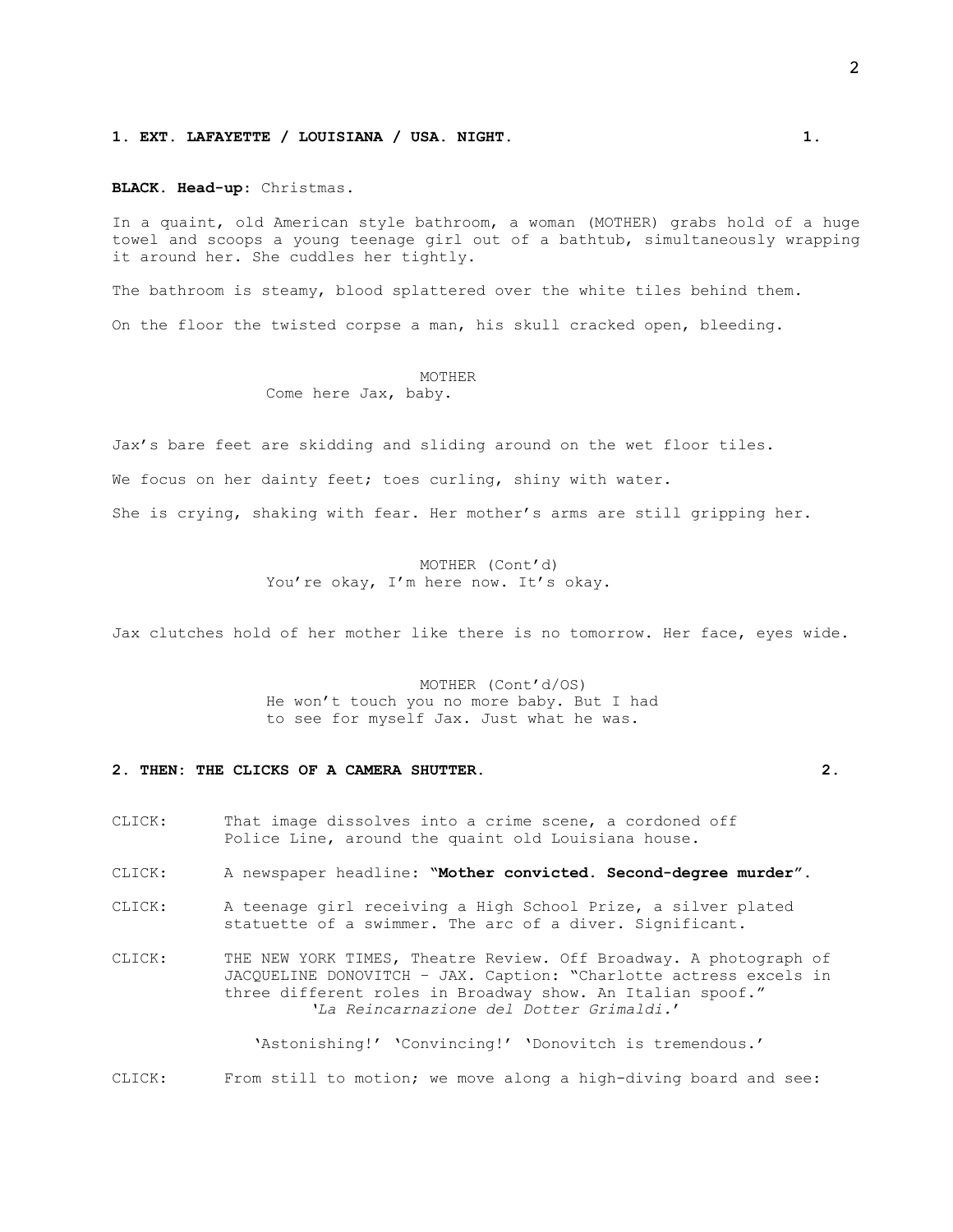#### **3. INT. LONDON AQUATICS CENTRE / SWIMMING POOL / DAY 3.**

#### **HEAD-UP**: London, current time.

Naked adult feet and ankles pad along the diving board; shiny red toenails. They come to the edge of board; it bends slightly with the weight.

We see Jax, her face. Now in her forties; slim build, athletic figure. She's dark-haired; attractive and nervous.

WE HEAR her heart pound; her breaths rise and fall. The creak of the springs as she stretches in preparation to dive. This is gutsy.

We can feel her tension and anticipation. Almost taste her fear.

We stare down to the pool below. It looks like a paperback, shimmering blue and dangerously far below her.

SHE SPRINGS off the board, a perfect dive, through the air and … then …

#### **4. INT. UNDERWATER / SWIMMING POOL / LONDON DAY 4.**

She perforates the surface of the water. Jax swims confidently up to the surface, a strong front crawl. She gasps for air.

Then she powers through the water, her face in a snarl of ANGUISH. We FEEL she is fighting the demons that haunt her.

Jax, her face says it all. It always does; her expression, her eyes.

Jagged images of the night in Lafayette, the old iron bath tub, her mother's arms. Blood. Fear.

She fights the images, we can feel it. THEN: she thrashes over to the edge and she's out of the water in one fluid movement.

She's panting, hands on her knees. Finally, she looks up, her eyes shine.

And we know exactly what she is thinking.

#### **5. INT. FLOWER RESIDENCE / KITCHEN / DAY 5.**

Jax looks around a very modern, well- equipped kitchen. She's the same age as in the pool dive. Her phone rings and her husband is straight in.

> ANDREW (OS) I can't make dinner tonight, Jax. Sorry.

Her face, close. It radiates disappointment. **6. INT. ANDREW FLOWER'S OFFICE, NORWICH / DAY 6.** 3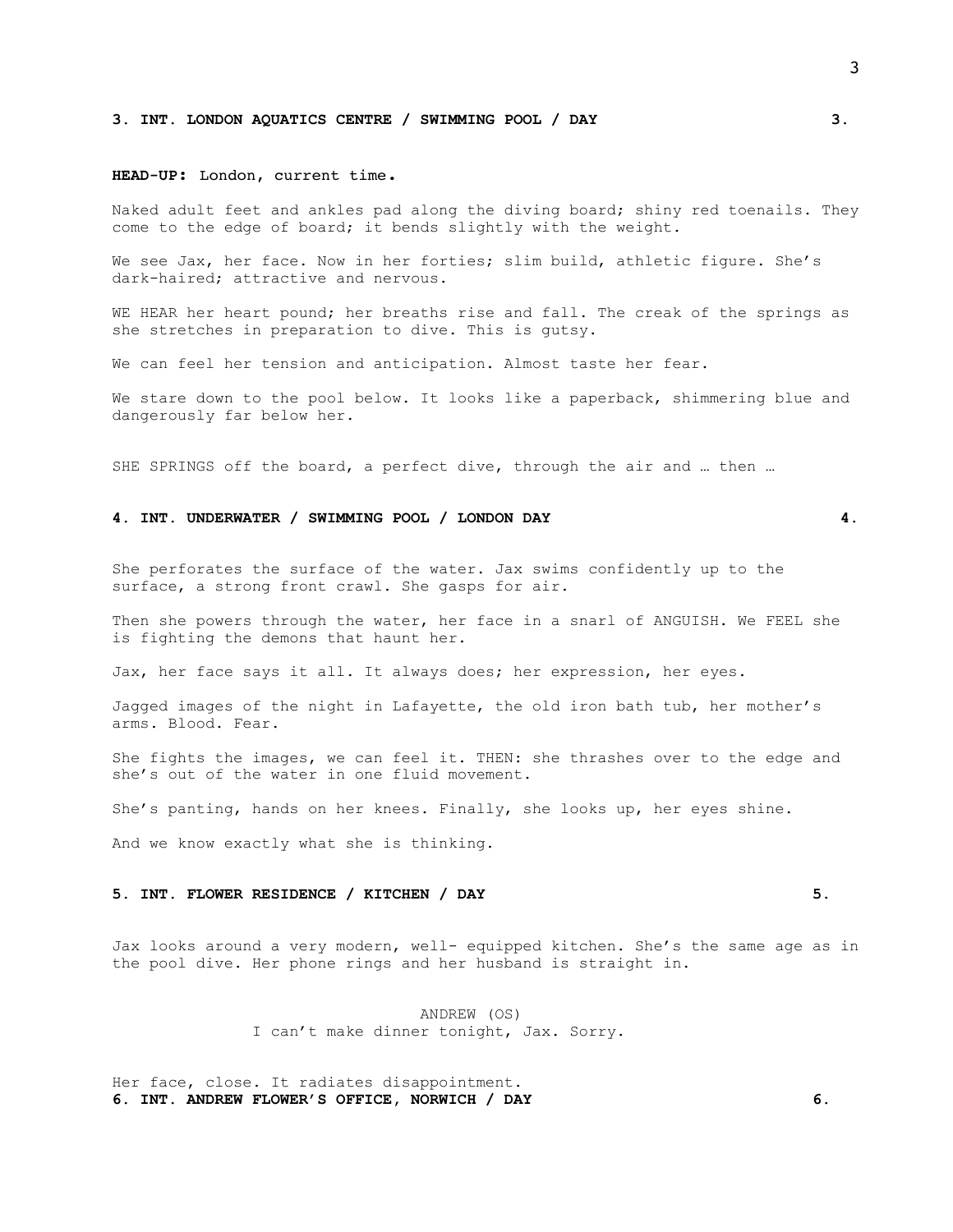ANDREW FLOWER, her husband is in his late forties; slicked back, dark hair. Blunt-edged moustache; etched features and chunky black glasses. He's at his desk in his office; wearing white factory overalls.

His accent is clipped, upper class English; distinctive – well-bred - and well educated. And he isn't sorry.

In front of him on the desk**:** an attaché case, full of cash: Euros, Dollars, Sterling. A passport and various travel tickets.

> JAX(OS) Oh ... (a beat) ... how so?

ANDREW I've things to attend to here.

JAX (OS)

Shame.

ANDREW Yes, I know. (a beat) But I've got to test run some machines for compliance.

# **7. INT. FLOWER RESIDENCE/ NORFOLK / KITCHEN / DAY. 7.**

She looks across at her friend, LUCIA PALUZZI. Vaguely Loren, fifty, a fiery brunette from Sicily. Lucia tries not to listen or react.

Jax tries persuasion.

JAX Cannelloni? Oh, and I found a very old bottle of Chateau Latour from that guy in Norwich. Tell me you're not tempted?

He tries to sound sincere.

ANDREW (OS) Tempted, yes of course I am darling, but committed too. I'll be just as quick as I can. You understand ... don't you? I, I have a deadline.

JAX Sure ... I'm just, uh. Call me when your done … okay? I'll come and get you.

Jax hangs up, wipes her eye, walks back to Lucia.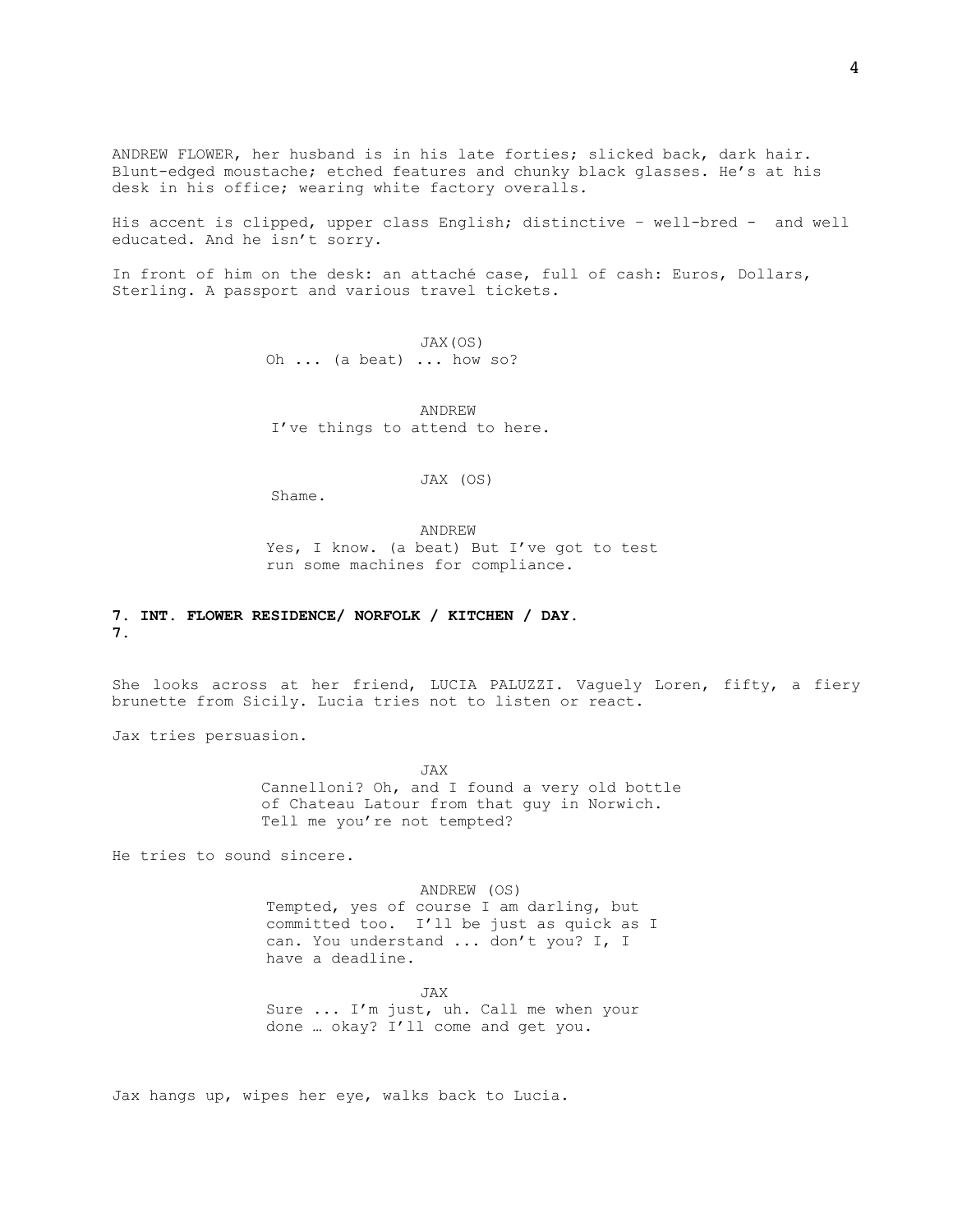### JAX (Cont'd) You got that I'm sure?

LUCIA Oh ... that's too bad. He must work. On your wedding anniversary. I'd be mad as hell.

Jax sits back down on the stool, slugs some wine. Lucia looks at her; grabs her car keys, looks at the door.

> LUCIA (Cont'd) I must go. Andrew is so damn selfish, Jax. (a beat). But I know what I'd do.

#### 8. EXT. NORWICH CITY CENTRE / NIGHT. **8. 8.**

Friday night street sounds, car horns, lights, traffic, people.

An Audi Estate cruising through town. Jax is at the wheel.

On the passenger seat is an insulated food box and beside that – the precious bottle of Chateau Latour.

At the traffic lights, suddenly a group of drunk youths slap the roof and bonnet, making obscene remarks.

She hits the central locking and floors it, ignoring the red light.

### **9. EXT. THE FLOWER GROUP LIMITED / MEAT PROCESSING PLANT/ CAR PARK / NIGHT. 9**

The Audi stops. Jax, struggles with her picnic and hurries to the main entrance. The door is open …

#### **CONTINUOUS:**

#### **10. INT. AUTOMATED PRODUCTION AREA / NIGHT 10.**

We see a wall-mounted, state-of-the-art, digital, control box.

CURRENT ALARM STATUS: DISARMED CURRENT CCTV STATUS: OFF

The noise is tremendous, pulsating, heavy duty factory machinery for producing pet foods. It's freezing in here. She hurries through the production area, huge slabs of meat swing around on hooks connected to a steel conveyor belt.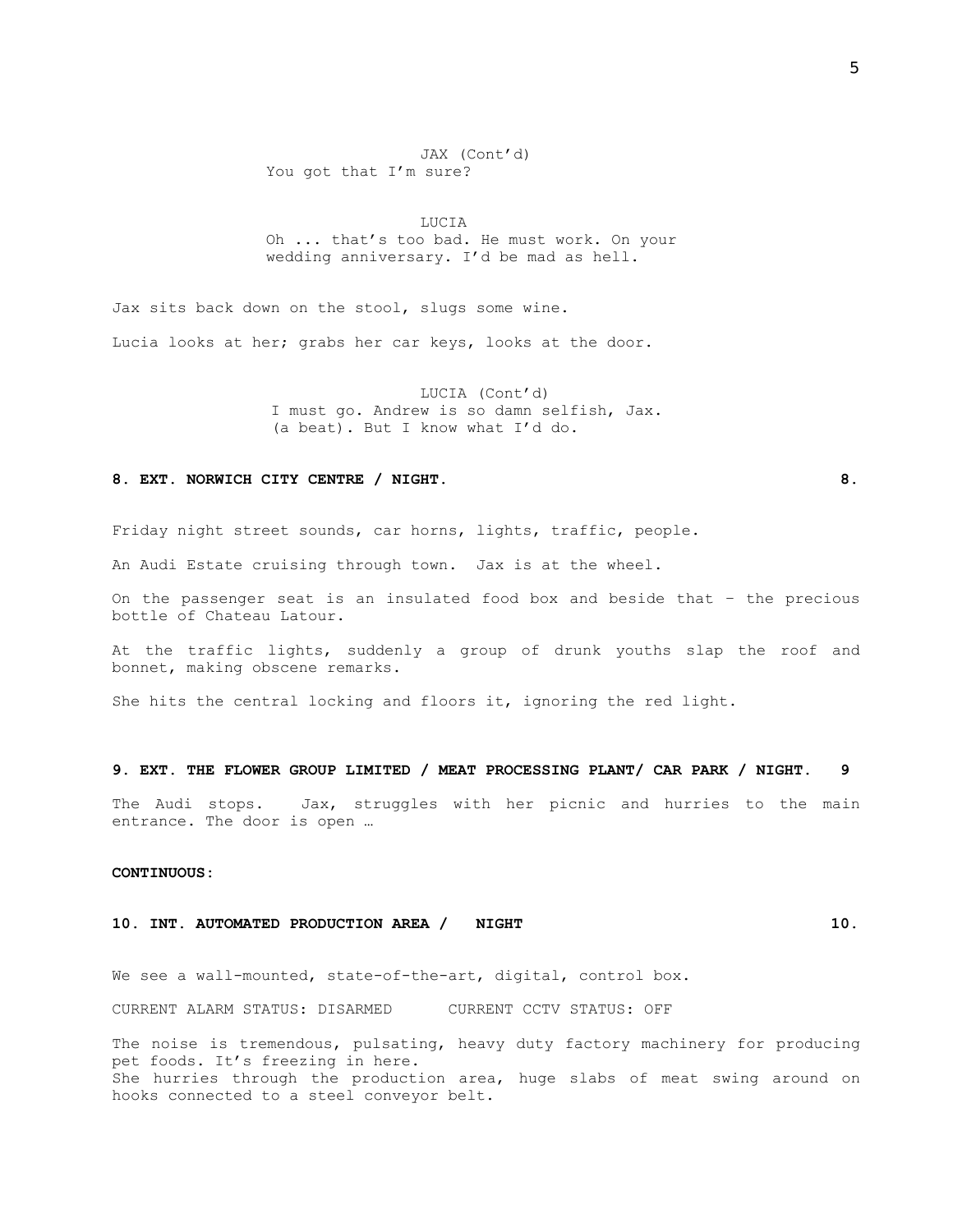She runs bouncing into the cold meat, colliding into carcass after carcass. We can see she is repulsed by the smell of blood.

She sees a narrow steel staircase to a gantry above a moving conveyor belt. She waits, catches her breath. Climbs the stairs.

#### **CONTINUOUS**

# **11. INT. GANTRY / NIGHT 11. 11.**

She makes her way towards her husband's office, not glancing over the rail.

### **CONTINUOUS**

#### **12.INT. ANDREW FLOWER'S OFFICE / NIGHT 12.**

The office is unoccupied, but Andrew's desk is littered with papers, travel documents and his passport. And the casino chip.

The closed attaché case perches on the edge of the desk. THE LOCK CLASPS OPEN.

Jax pushes the food box and wine onto the desk, making a space.

She sees: the desk and the case. His computer is on: LUFTHANSA home page.

She's curious: airline tickets, hotel vouchers.

She picks them up, flicks through. Stena Line ferry tickets to Holland … and a lot more.

She sniggers, imitates Andrew's voice; the sound is uncanny.

JAX Anniversary card. Chocolates. Jewellery. What's all this?

The office door opens, and Andrew comes in cautiously. He looks surprised and uncomfortable but trying hard not to show it.

Jax is startled.

JAX (Cont'd) Shit! Andrew! (a beat) You startled me.

She is still holding the bundle of travel documents; confused. He sees them, and we see alarm flash across his face.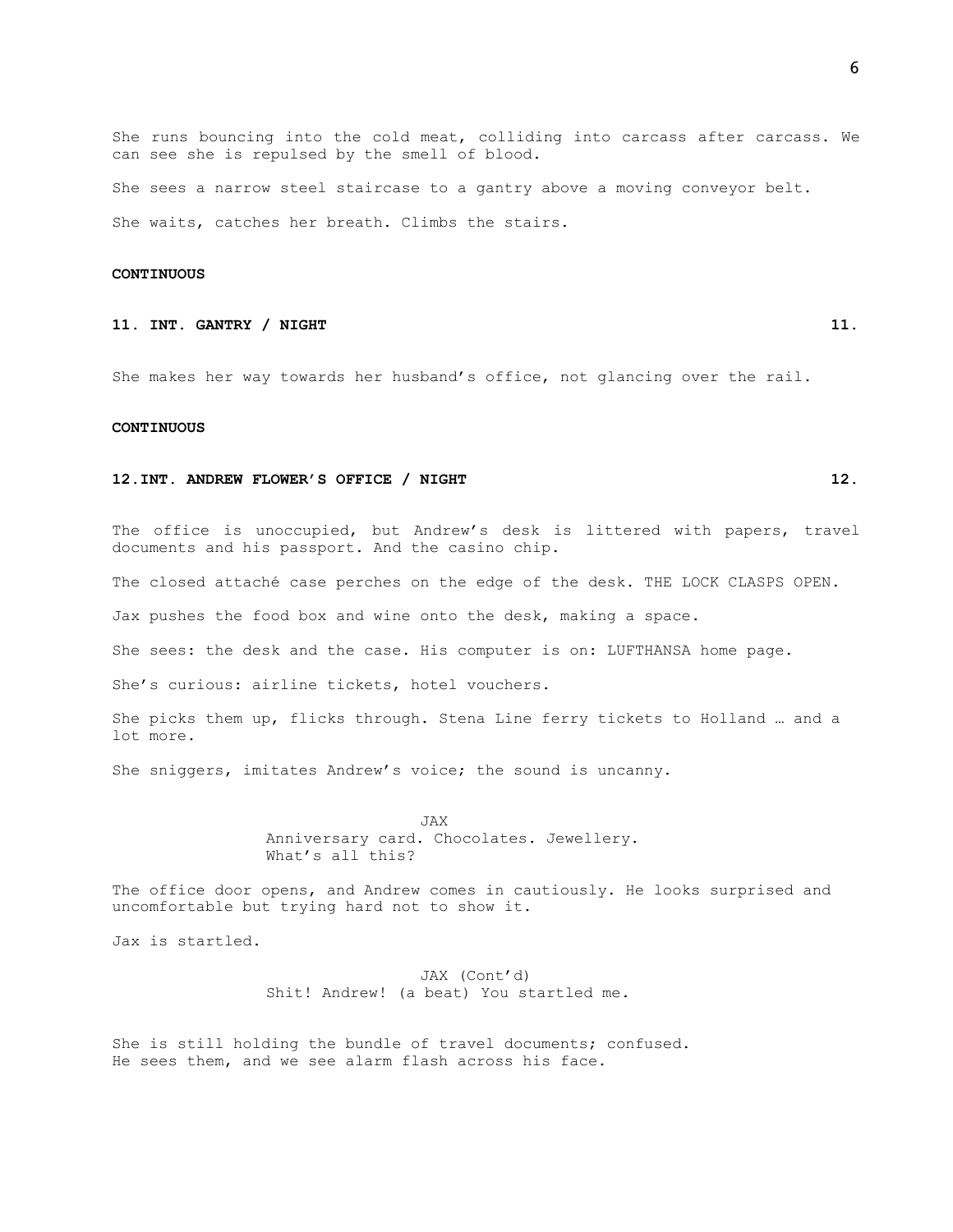ANDREW

*Are you alright?* I – I thought I heard … uh

JAX Just a bunch of thugs at the lights ... scared the shit out of me (a beat) ... plus the smell out there makes me wanna puke.

ANDREW You get used to it Jax. You have to.

JAX I guess. Anyway, I've brought you a present.

HIS EYES FLICK BRIEFLY TO THE FOOD BOX.

# ANDREW

A present?

A beat. Then with the other hand, she opens the food box and exposes a plate wrapped in tin foil. She touches it.

> JAX Lucia's idea. And it's hot …whoa!

He tries to force a smile, but it just won't work. He's too distracted.

ANDREW That's great ...

She closes the food box and picks up the dusty old bottle.

JAX Well, got a corkscrew?

He moves into the room, his eyes quickly darting from her face down to her hand.

ANDREW Somewhere, yes.

She's looking at the tickets now; half interested.

JAX Yeah ... 1982... very expensive; but hey, ten years is ten years. ANDREW You shouldn't have gone to so much trouble.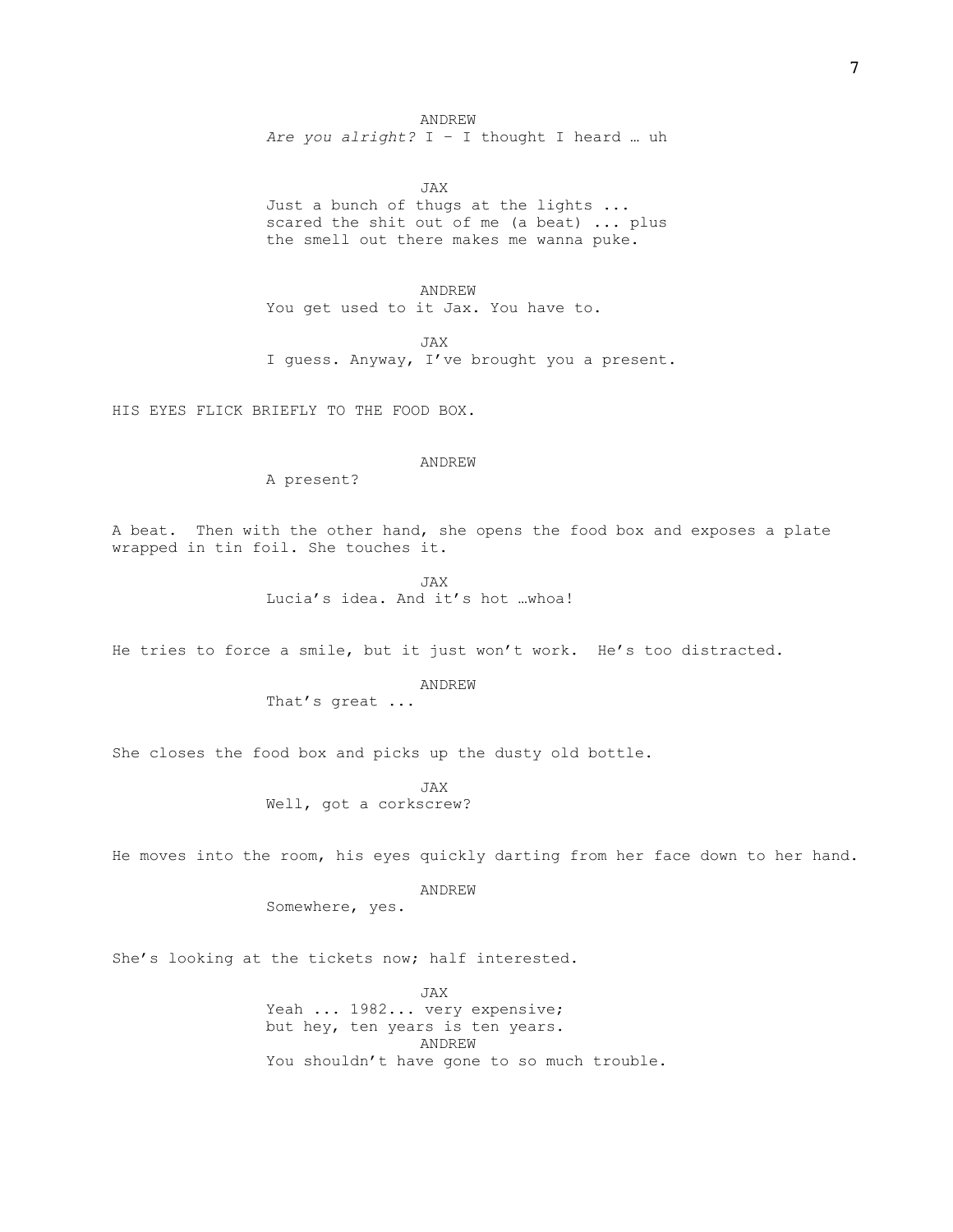She's more interested now.

JAX It's ok ... and maybe some glasses? Decent ones too.

ANDREW Yes (a beat) what are you doing with those?

 JAX Do you know, I've never been to Miami . . . or Amsterdam for that matter ... (a beat) ... but I thought Amsterdam was business?

She opens one of the airline tickets and immediately sees: FRANKFURT TO MIAMI, FIRST CLASS. Name of Passenger: Elisabeth DeLuc. Jax looks up at him innocently puzzled.

> JAX (Cont'd) Who the hell is Elisabeth DeLuc?

ANDREW (voice raised) Please give them to me … Jax.

JAX

*What?*

Jax doesn't quite know how to take him, puzzlement melts to FEAR.

ANDREW I said give-them-to-me.

He's serious now, moves in closer.

JAX Andrew. Who is Elisabeth DeLuc?

ANDREW

Give them to me.

He holds his hand out now, jabbing his open palm at her, moving closer

ANDREW(Cont'd)

Now!

JAX Andrew, stop this. You're frightening me. Jax glances down to consult the ticket.

In that split-second, he flips and makes a sudden grab for them.

ANDREW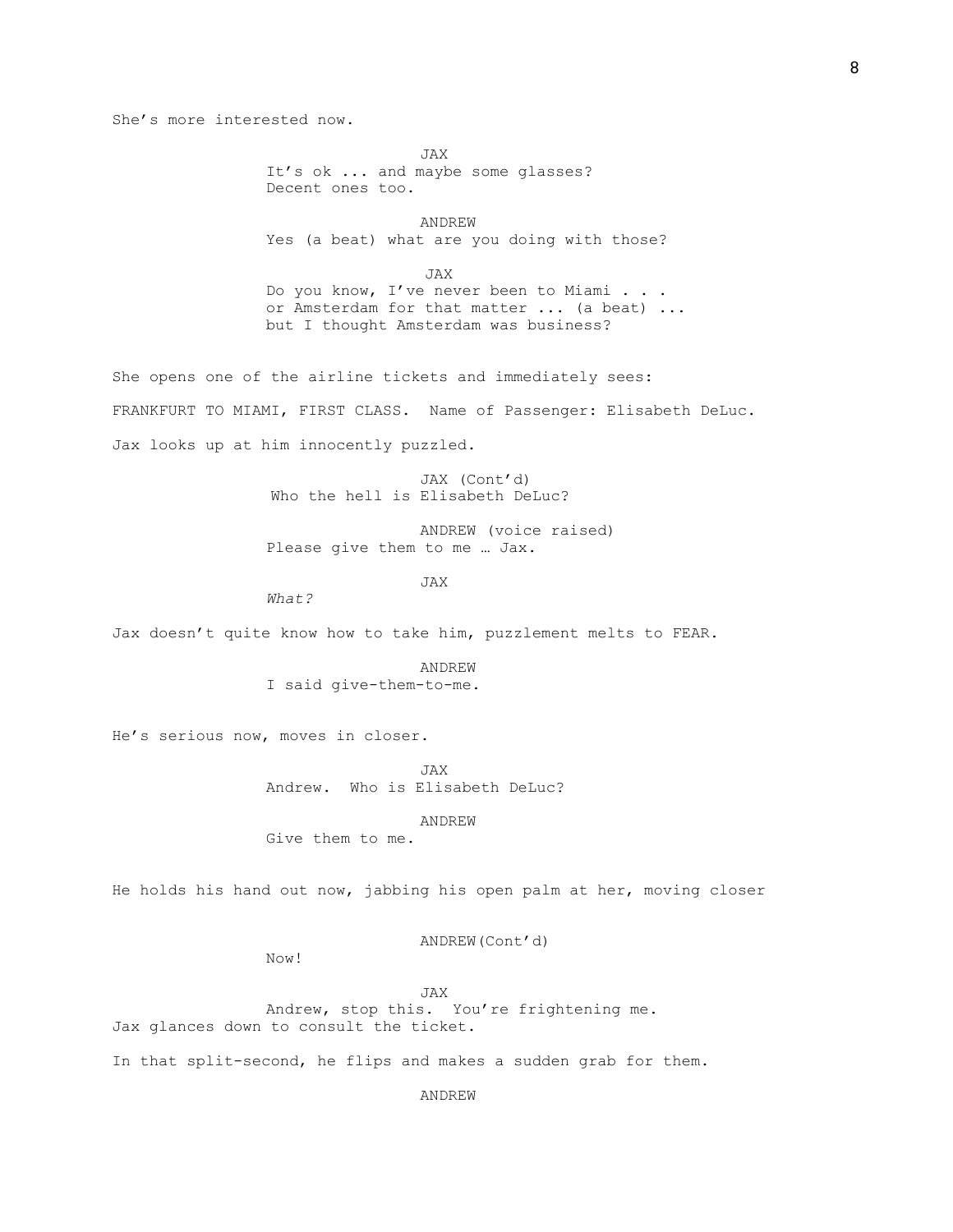You want me to spell it out?

JAX

Yes.

ANDREW Why do you think? I've met somebody.

JAX

Since when?

ANDREW A year. Now give me those tickets.

She's incredulous.

JAX *You've been seeing someone a year?* 

She starts to move back, both incredulous and annoyed.

JAX(Cont'd) So, when were you planning to tell me?

ANDREW Tonight. Now give them to me. Or I'll take them from you.

JAX

*Tonight?* 

She evades, dances quickly around the edge of the desk, feeling her way blindly behind her with her empty hand.

He is onto her now, she is not going to get away. FEAR is in her eyes.

The closed attaché case is still perched on the edge of the desk.

As she sidles around, she knocks into it. It falls.

A beat

Stack loads of cash spill out from it: Euros, Dollars, Pounds. She stares down at the money with confusion and growing terror.

As she looks back at him – *SNAP!* – his hand catches her sharply on the chin. Dazed, she drops everything.

She's shocked and touches her bloody mouth.

ANDREW Damn fucking Lucia.